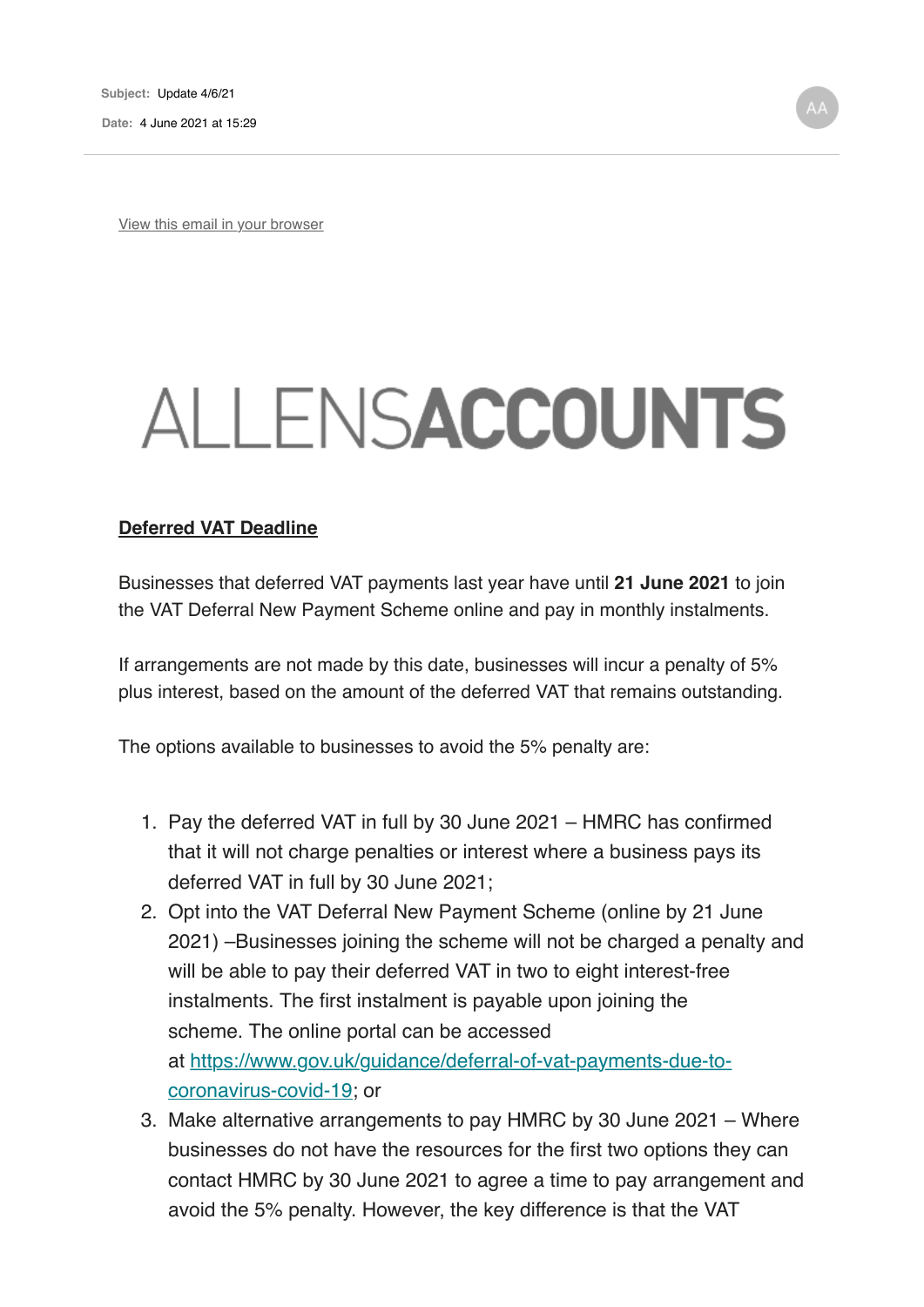repayments will not be interest free. The contact number to use is 0800 024 1222.

## **Self-Employed Income Support Scheme (SEISS)**

HMRC has just confirmed that **a fifth SEISS grant will be available from the end of July covering the period from May to September 2021** for those affected by the pandemic.

The conditions for the grant are very similar to the previous ones. The headlines are:

- The grant is taxable and will be paid out in a single instalment full guidance for claiming the grant will be available by the end of June 2021.
- As previously the grant is only available to self-employed individuals or members of a partnership and not those operating through limited companies.
- Applicants must have traded in the tax year 2019/20 and have submitted their self-assessment tax returns on or before 2 March 2021.
- Applicants must either be currently trading and have been impacted by reduced demand due to coronavirus, or have been trading but are temporarily unable to do so due to coronavirus.
- HMRC will look at filed 2019/20 self-assessment tax returns to assess eligibility. Trading profits must be no more than £50,000 and at least equal to non-trading income.
- HMRC will contact those eligible in mid-July 2021 with a date that they can make their claim from.
- The online claims service for the fifth grant will be available from late July 2021.
- Claims must be made directly by self-employed individuals and cannot be processed by agents or accountants such as ourselves.
- The amount of the fifth grant will be determined by how much turnover has been reduced in the year between April 2020 and April 2021.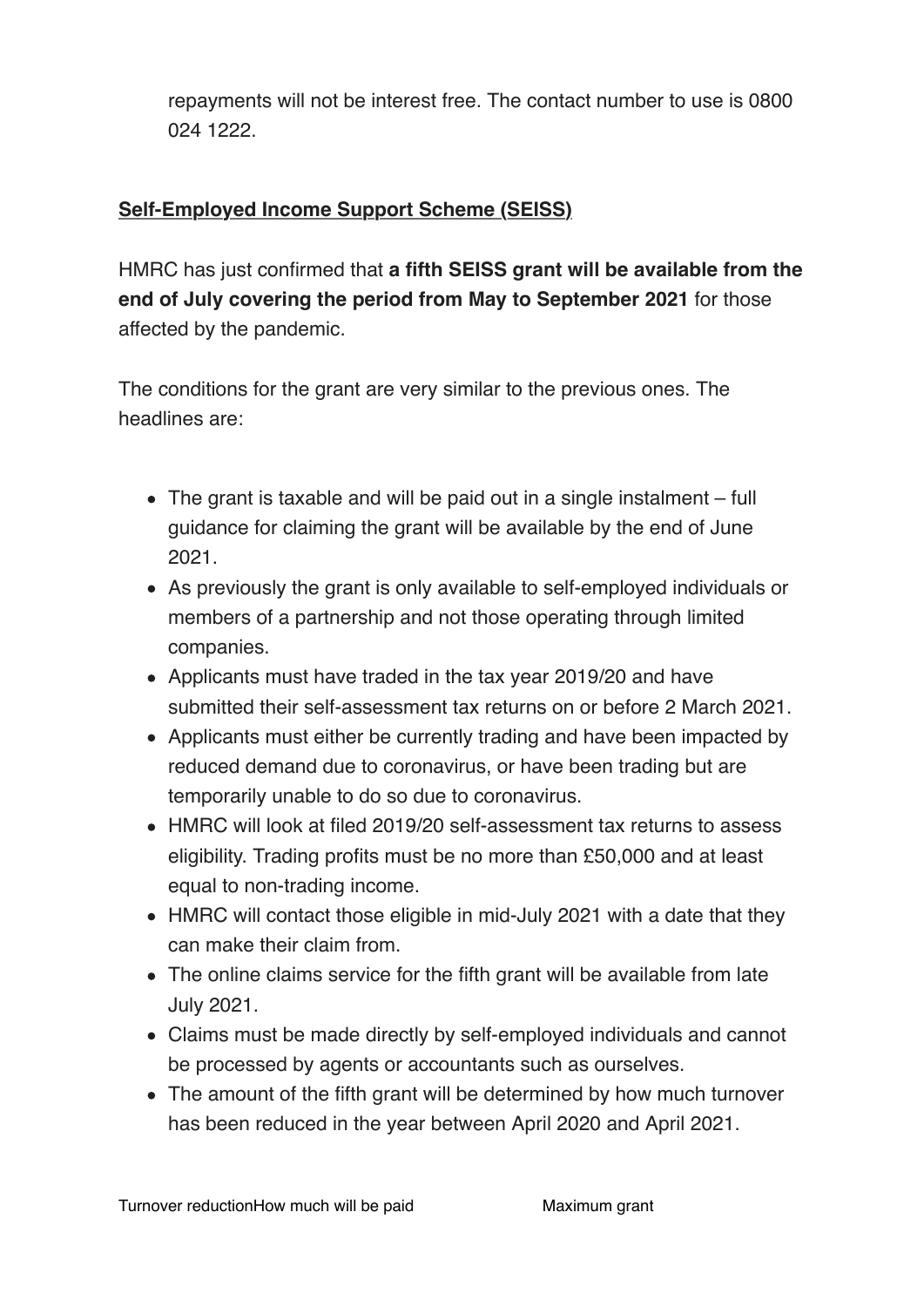30% or more 80% of 3 months' average trading profits£7,500 Less than 30% 30% of 3 months' average trading profits £2,850

#### **SEISS and Tax Returns**

As a reminder **SEISS grants are subject to Income Tax and National Insurance**. Taxpayers who have received any of the first, second and third grants should include them on their 2020/21 self-assessment tax returns due by 31 January 2022. The fourth and fifth grants must be included on their 2021/22 selfassessment returns, which need to be submitted by 31 January 2023.

HMRC have confirmed that where their computer cannot match the value of the SEISS grants (first to third) with the amounts reported on the taxpayer's 2020/21 self-assessment tax return, the return will be held back for manual processing. This means that the tax statement or tax overview (old SA 302) will not be issued, and any tax repayment showing as due on the return will not be paid.

#### **Coronavirus Job Retention Scheme**

From July **employers will have to pay at least 10% of staff wages to anyone on furlough** as the government reduces its level of support under the CJRS.

As confirmed by the Budget on 3 March 2021, the scheme will continue until the end of September 2021 with some adjustment to funding levels from July 2021.

Until the end of June 2021, the Government will continue to pay 80% of furloughed employees' wages to a maximum of £2,500 per employee per month for their unworked hours – employers have the option to top this up to 100% of wages.

As of 1 July 2021, the Government's grant will reduce to 70% of employees' wages for unworked hours with a cap of £2,187.50.

Pay for furloughed employees must remain at a minimum of 80% with a cap of £2,500, meaning employers must contribute 10% to furloughed staff wages up to £312.50.

From 1 August 2021 until the scheme ends, the Government's grant will reduce a final time to 60% of furloughed employees' wages for unworked hours, with a cap of £1,875 per month.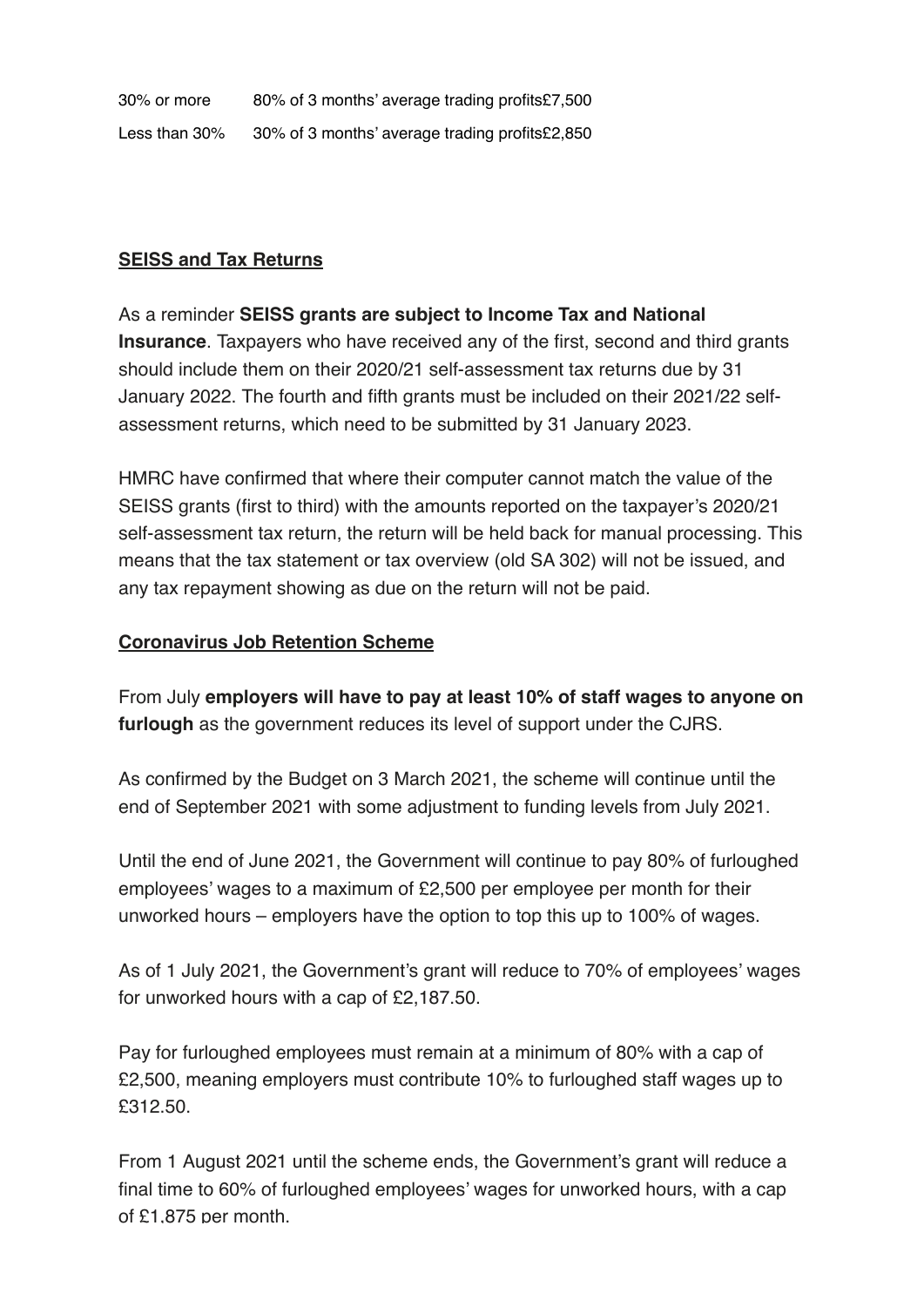With the 80% rule still in place, employers will need to contribute 20% to staff wages up to £625 per month from August.

Employers will also need to continue making national insurance and pension contributions until the end of the scheme.

### **Scams**

of £1,875 per month.

Unfortunately the Government's coronavirus support measures have led to a huge increase in scams. **If someone claims to be from HMRC by phone, text or email please do not hand over any details.** If you are in any doubt whatsoever please contact us.

Currently we are hearing about huge numbers of calls from people claiming to be from HMRC saying that you owe tax and face arrest, are due a tax refund, that your National Insurance number has been compromised or asking you to transfer money or give bank or other personal details. Please do not respond to any such call, texts or e-mails.

HMRC also have dedicated webpages highlighting some of the most common scams.https://www.gov.uk/guidance/identify-hmrc-related-scam-phone-callsemails-and-text-messages

The Team at Allens



*Copyright © 2021 Allens Chartered Accountants, All rights reserved.* You are receiving this message as a connection of Allens Chartered Accountants. You can unsubscribe at any time.

> **Our mailing address is:** Allens Chartered Accountants 123 Wellington Road South Stockport, Cheshire SK1 3TH United Kingdom